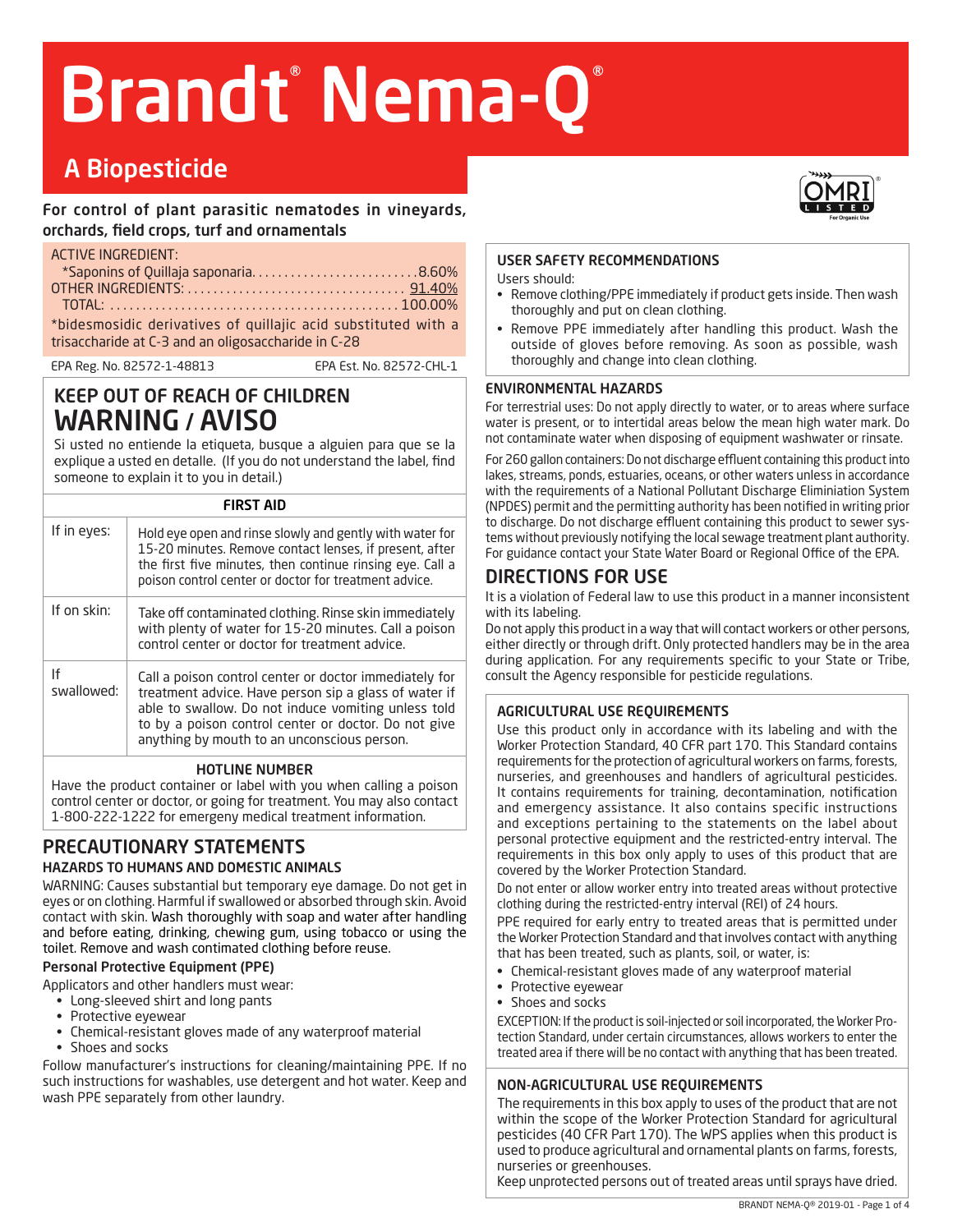#### Mixing:

Fill tank with water to at least half full, then add recommended dosage of BRANDT NEMA-Q directly to the tank and continue filling. Agitation should be minimized in the tank (shut off paddle agitation if possible) to prevent foaming. To reduce foaming, an agricultural defoamer may be added to the tank mix. However, BRANDT NEMA-Q foam is very water soluble, will form a true solution, and should not be a concern for settling in the tank. Apply solution within three hours of mixing.

#### Compatibility:

BRANDT NEMA-Q is a water soluble botanical extract. It is physically compatible with most water based pesticides and liquid fertilizers providing the pH of the final solution is in a pH range of 3 to 8. Do not apply BRANDT NEMA-Q with any other product before testing for physical and chemical compatibility. To determine compatibility, pour the recommended proportions of the products into a suitable container, mix and wait for 30 minutes. If product remains mixed, it is considered physically compatible.

Not all tank mix combinations have been tested with this product. If compatibility of this product with another product is unknown, the mixture should be tested on a small scale.

Read and carefully observe the most restrictive of the labeling limitations and precautions of all product labels used in the tank mix. This product has properties similar to wetting agents and may enhance activity of some products as a wetting agent.

#### Application Methods

Consider the high solubility of this product when choosing a method of application and timing.

Ground spray application (for nematodes): After area to be treated has been irrigated to field capacity, apply with a band or broadcast type sprayer, such as flat-fan or hollow cone nozzle tip system, to the soil surface. After application has been made it will be necessary to water with either drip, above ground sprinklers or reduced amount of furrow irrigation. Do not over irrigate following application of this product. Do not use flood irrigation to apply this product into the ground. Over irrigation will move the desired concentration of the product too quickly past the targeted root zone.

For ground sprayer application in orchards or around trees, begin application next to the tree trunk and spray at least 50% of soil area or the area under the canopy of the tree, whichever is greatest.

Shank injection application (for nematodes): After area to be treated has been irrigated to field capacity, apply by shank injection to areas where roots are present. Use a sufficient number of injectors to cover area to be treated. If shank application is applied at the root zone, minimal irrigation is required to assure that product covers root zone.

Chemigation application (for nematodes): Apply BRANDT NEMA-Q through the following types of systems. Do not apply this product through any other type of irrigation system.

- Low volume (ground or underground) drip, drip tape, strip tubing, micro-jet sprinklers, mini-sprinklers;
- Sprinkler including center pivot, lateral move, end tow, side (wheel) roll, solid set, or hand move;
- Furrow.

Check irrigation system and emitters to ensure all systems are operating normally before injecting BRANDT NEMA-Q. Lack of effectiveness or crop injury can result from non-uniform distribution of treated water.

If you have questions about calibration, you should contact State Extension Service specialists, equipment manufacturers, chemigation experts or the Distributor of this product.

Do not connect an irrigation system (including greenhouse systems) used for pesticide application to a public water system unless the pesticide label-prescribed safety devices for public water systems are in place. In addition, check local and state regulations regarding pesticide injection into public water systems.

A person knowledgeable of the chemigation system and responsible for its operation, or under the supervision of the responsible person, shall shut the system down and make necessary adjustments should the need arise.

Maintain the system's operating pressure low enough to prevent fogging and/or misting during applications. Inject BRANDT NEMA-Q into the irrigation system after the filter(s) or shut off the automatic back flush system in order to avoid back flushing of treated water.

Systems using a gravity flow pesticide dispensing system must meter the product into the water at the head of the field and downstream of the hydraulic discontinuity, such as a drop structure or weir box, to decrease potential for water source contamination from backflow if water flow stops.

Systems using a pressurized water and pesticide injection system must meet the following requirements:

- The system must contain a functional check valve, vacuum relief valve and low pressure drain appropriately located on the irrigation pipeline to prevent water source contamination from backflow.
- The pesticide injection pipeline must contain a functional, automatic, quick-closing check valve to prevent the flow of fluid back toward the injection pump.
- The pesticide injection pipeline must also contain a functional, normally closed, solenoid-operated valve located on the intake side of the injection pump and connected to the system interlock to prevent fluid from being withdrawn from the supply tank when the irrigation system is either automatically or manually shut down.
- The system must contain functional interlocking controls to automatically shut off the pesticide injection pump when the water pump motor stops.
- The irrigation line or water pump must include a functional pressure switch which will stop the water pump motor when the water pressure decreases to the point where pesticide distribution is adversely affected.
- Systems must use a metering pump, such as a positive displacement injection pump (e.g. diaphragm pump) effectively designed and constructed of material that are compatible with pesticide and capable of being fitted with a system interlock.

For best results irrigate the soil to field capacity (down to two feet of soil) before pesticide application. For best results, inject BRANDT NEMA-Q into the irrigation line in the last quarter of the irrigation time. Continue irrigation until all lines are flushed. Maintain irrigation for enough time to assure this product has penetrated down into the targeted root zone. Do not over irrigate after applying this product. If excessive watering occurs immediately following application, this product may move down past the desired root zone due to its high water solubility. Do not irrigate for at least 24 hours following application of this product. Pest injury to the crop may result from uneven distribution of this product during application.

Do not allow air in the line prior to injecting BRANDT NEMA-Q. The product's density will cause swelling of the line due to foam formation and prevent uptake of material. If a pesticide supply tank is used, follow directions listed under "Mixing" above. There generally will be some level of foam at the base of the wetted area until it dissolves (usually within 30 minutes after application, depending on temperature and amount of water following application).

If applied in heavy rainfall areas, avoid application during rain or when rain is forecasted within the next 24 hours that may exceed movement of this product past targeted root zone. Do not apply when wind speed favors drift beyond the areas intended for treatment.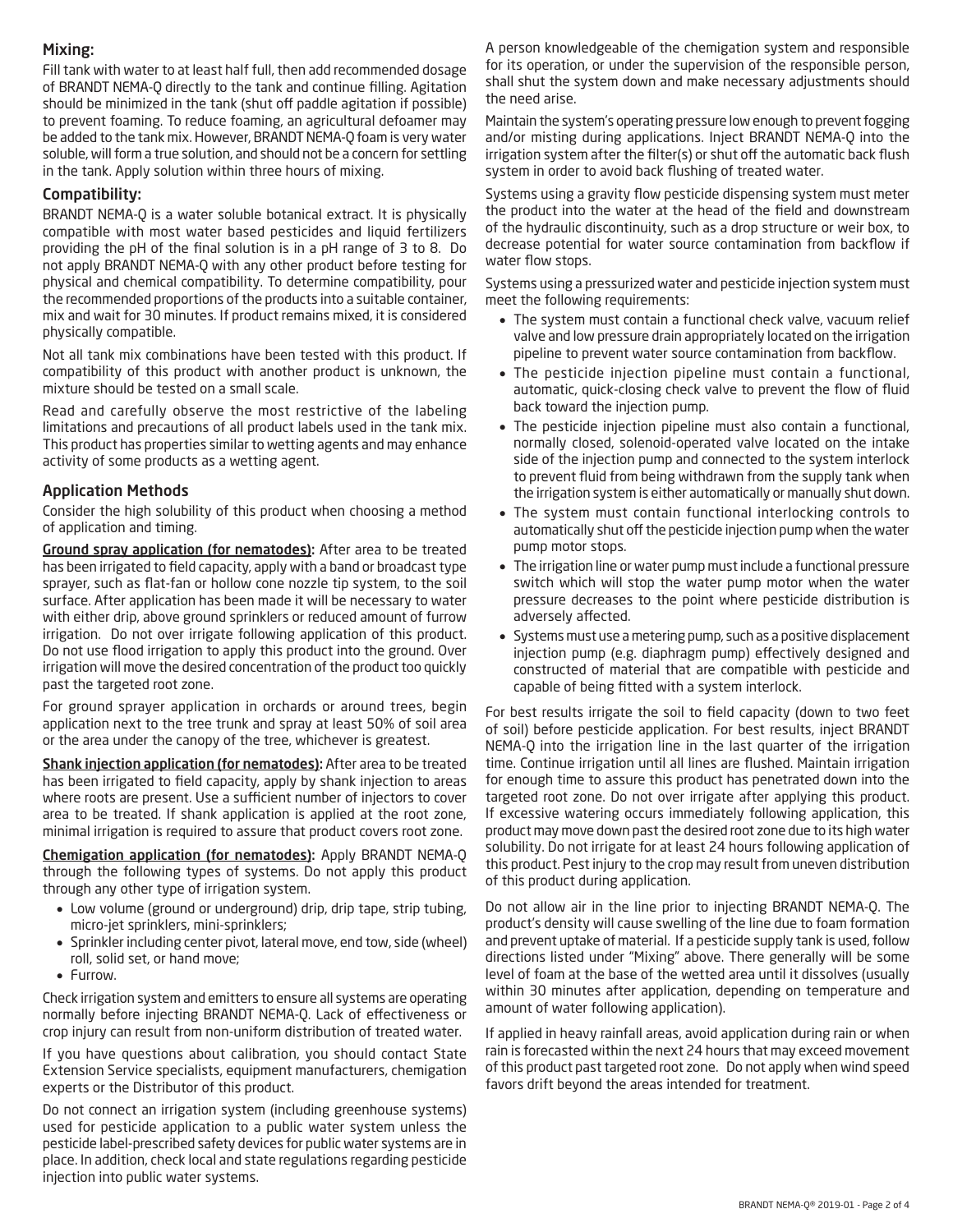#### Application Rates for Control of Nematodes:

BRANDT NEMA-Q lessens the damage caused by nematodes and increases crop yields. To control/suppress plant parasitic nematodes, apply BRANDT NEMA-Q to the full irrigated zone. For row crops, the irrigated zone is 30-50% of the row area. For orchards or around trees, apply from tree trunk to drip-line to cover at least 50% of soil area or the area under the canopy of the tree, whichever is greatest. Make single applications should be made in the spring just prior to or during root flush, and again in the fall after harvest. For best results, multiple applications may be made in the spring, followed by a single application in the fall after harvest. Use BRANDT NEMA-Q in combination with other nematode control products in an IPM program to achieve season-long control of target pests.

| <b>Crop</b>                                                                                                                                                                                                                                                                                                                                                                       | <b>Remarks</b>                                                                                                                                                                                                                                                                                                                                                                          |
|-----------------------------------------------------------------------------------------------------------------------------------------------------------------------------------------------------------------------------------------------------------------------------------------------------------------------------------------------------------------------------------|-----------------------------------------------------------------------------------------------------------------------------------------------------------------------------------------------------------------------------------------------------------------------------------------------------------------------------------------------------------------------------------------|
| Berries (Not for use in California): Blackberry (including boysenberry,<br>dewberry, marionberry, olallieberry, youngberry), Blueberry, Cranberry,<br>Currant, Elderberry, Gooseberry, Huckleberry, Loganberry, Raspberry<br>(black and red)                                                                                                                                      | On heavily infested soils, apply 3 gallons in 300-600 gallons water per acre<br>(to achieve a concentration of 5,000-10,000 ppm) in a single application.<br>On light to moderately infested soils, apply 1.5 gallons in 150-300 gallons<br>water per acre (to achieve a concentration of 5,000-10,000 ppm) in a                                                                        |
| Citrus: Calamondin, Citrus citron, Citrus hybrids, Grapefruit, Kumquat,<br>Lemon, Lime, Mandarins, Orange (sour and sweet), Pummelo                                                                                                                                                                                                                                               | single application.<br>For best results, multiple applications may be made at a rate of 2 quarts/                                                                                                                                                                                                                                                                                       |
| Grapes: (raisin, table, wine)                                                                                                                                                                                                                                                                                                                                                     | acre in 50-100 gallons water per acre (to achieve a concentration of                                                                                                                                                                                                                                                                                                                    |
| Nut Crop: Almond, Beech nut, Brazil nut, Butternut, Cashew, Chestnut,<br>Cinquapin, Filbert, Macadamia, Pecan, Walnut (black and English)                                                                                                                                                                                                                                         | 5,000-10,000 ppm) every 7-14 days for up to 10 weeks.                                                                                                                                                                                                                                                                                                                                   |
| Pome Fruit: Apple, Crabapple, Loquat, Mayhaw, Pear (including<br>oriental pear), Quince                                                                                                                                                                                                                                                                                           |                                                                                                                                                                                                                                                                                                                                                                                         |
| Stone Fruit: Apricot, Cherry (sweet or tart), Nectarine, Peach, Plum,<br>Plumcot, Prune                                                                                                                                                                                                                                                                                           |                                                                                                                                                                                                                                                                                                                                                                                         |
| Cole Crops: Broccoli (including Chinese and raab), Brussels sprouts,<br>Cabbage (including Chinese), Cauliflower, Collards, Kale, Kohlrabi,<br>Mizuna, Mustard greens, Mustard spinach, Rape greens                                                                                                                                                                               | Apply 1-7 days preplant to the planting zone. Apply centered on the top<br>of the row on pre-wetted soil. Follow with water to assure penetration<br>of the product into the root zone.                                                                                                                                                                                                 |
| Cucurbit Vegetables: Chayote, Chinese waxgourd, Citron melon,<br>Cucumber, Gherkin, Edible gourd, Momordica spp. (including balsam                                                                                                                                                                                                                                                | On heavily infested soils, apply 3 gallons in 300-600 gallons water per acre<br>(to achieve a concentration of 5,000-10,000 ppm) in a single application.                                                                                                                                                                                                                               |
| apple, balsam pear, bitter melon, Chinese cucumber), Muskmelon<br>(including cantaloupe, casaba, crenshaw, golden pershaw, honeydew,<br>honey balls, mango, Persian, pineapple, Santa Claus, and snake),<br>Pumpkin, Summer squash (including crookneck, scallop, straightneck,                                                                                                   | On light to moderately infested soils, apply 1.5 gallons in 150-300 gallons<br>water per acre (to achieve a concentration of 5,000-10,000 ppm) in a<br>single application.                                                                                                                                                                                                              |
| vegetable marrow and zucchini), Watermelon, Winter squash<br>(including acorn, butternut, calabaza, hubbard, and spaghetti)<br>Fruiting Vegetables: Eggplant, Groundcherry, Pepino, Pepper<br>(including bell, chili, cooking, pimento and sweet), Tomatillo, Tomato                                                                                                              | For best results, multiple applications may be made at a rate of 2 quarts/<br>acre in 50-100 gallons water per acre (to achieve a concentration of<br>5,000-10,000 ppm) every 7-14 days for up to 10 weeks.                                                                                                                                                                             |
| Leafy Vegetables: Amaranth, Arugula, Cardoon, Celery (including Chinese<br>celery), Celtuce, Chervil, Edible chrysanthemum, Corn salad, Cress (garden<br>and upland), Dandelion, Dock (sorrel), Endive (escarole), Fennel, Lettuce<br>(head and leaf), Orach, Parsley, Purslane (garden and winter), Radicchio,<br>Rhubarb, Spinach (including New Zealand and vine), Swiss chard |                                                                                                                                                                                                                                                                                                                                                                                         |
| <b>Strawberry</b>                                                                                                                                                                                                                                                                                                                                                                 |                                                                                                                                                                                                                                                                                                                                                                                         |
| Subtropical Fruits: (Not for Use in California) Banana, Date, Mango,<br>Papaya, PIneapple, Plantain                                                                                                                                                                                                                                                                               |                                                                                                                                                                                                                                                                                                                                                                                         |
| Bulb Vegetable: Garlic, Leek, Onion (including dry bulb, green and<br>Welch), Shallot<br>Root and Tuber Vegetables: Arrachacha, Arrowroot, Artichoke, Beet (garden                                                                                                                                                                                                                | Apply prior to planting to row area to be planted. Apply centered on the<br>top of the row on pre-wetted soil. Follow with water to assure penetration<br>of the product into the root zone.                                                                                                                                                                                            |
| and sugar), Burdock, Canna, Carrot, Cassava (bitter and sweet), Celeriac,<br>Chayote, Chervil, Chicory, Chufa, Dasheen, Ginger, Ginseng, Horseradish,                                                                                                                                                                                                                             | On heavily infested soils, apply 3 gallons in 300-600 gallons water per acre<br>(to achieve a concentration of 5,000-10,000 ppm) in a single application.                                                                                                                                                                                                                               |
| Leren, Parsley (turnip rooted), Parsnip, Potato, Radish, Rutabaga, Salsify,<br>Skirret, Sweet potato, Tanier, Turmeric, Turnip, Yam (bean and true)                                                                                                                                                                                                                               | On light to moderately infested soils, apply 1.5 gallons in 150-300 gallons water<br>per acre (to achieve a concentration of 5,000-10,000 ppm) in a single application.                                                                                                                                                                                                                 |
| Ornamentals: Bare root, container, bedding and flowering stock, cut                                                                                                                                                                                                                                                                                                               | For best results, multiple applications may be made at a rate of 2 quarts/                                                                                                                                                                                                                                                                                                              |
| flowers, nursery and landscape, potted flowering, shade and flowering<br>trees, woody ornamentals                                                                                                                                                                                                                                                                                 | acre in 50-100 gallons water per acre (to achieve a concentration of<br>5,000-10,000 ppm) every 7-14 days for up to 10 weeks.                                                                                                                                                                                                                                                           |
| Turfgrass: Ornamental lawns, Golf courses, Sod farms<br>For control of Anguina pacifica nematode only.                                                                                                                                                                                                                                                                            | Apply 9 fl.oz. in 3-7 gallons water per 1,000 sq.ft. (equivalent to 3 gallons<br>in 130-300 gallons water per acre) using a sprayer with a pressure nozzle<br>tip applicator sufficient to penetrate into the lower part of the turf leaves<br>where Anguina pacifica nematode galls are formed. Do not exceed a<br>concentration of 1.5% solution of BRANDT NEMA-Q in any application. |
|                                                                                                                                                                                                                                                                                                                                                                                   | Repeat applications every 5-10 days. Additional applications to break<br>the life cycle of the nematode should be repeated 2-4 times within 60<br>days to significantly reduce this pest problem in one season.                                                                                                                                                                         |
|                                                                                                                                                                                                                                                                                                                                                                                   | Do not water turfgrass for at least 12 hours following application of this<br>product. BRANDT NEMA-Q is water soluble and does not require additional<br>water application through sprinkler following application.                                                                                                                                                                     |
|                                                                                                                                                                                                                                                                                                                                                                                   | BRANDT NEMA-Q® 2019-01 - Page 3 of 4                                                                                                                                                                                                                                                                                                                                                    |